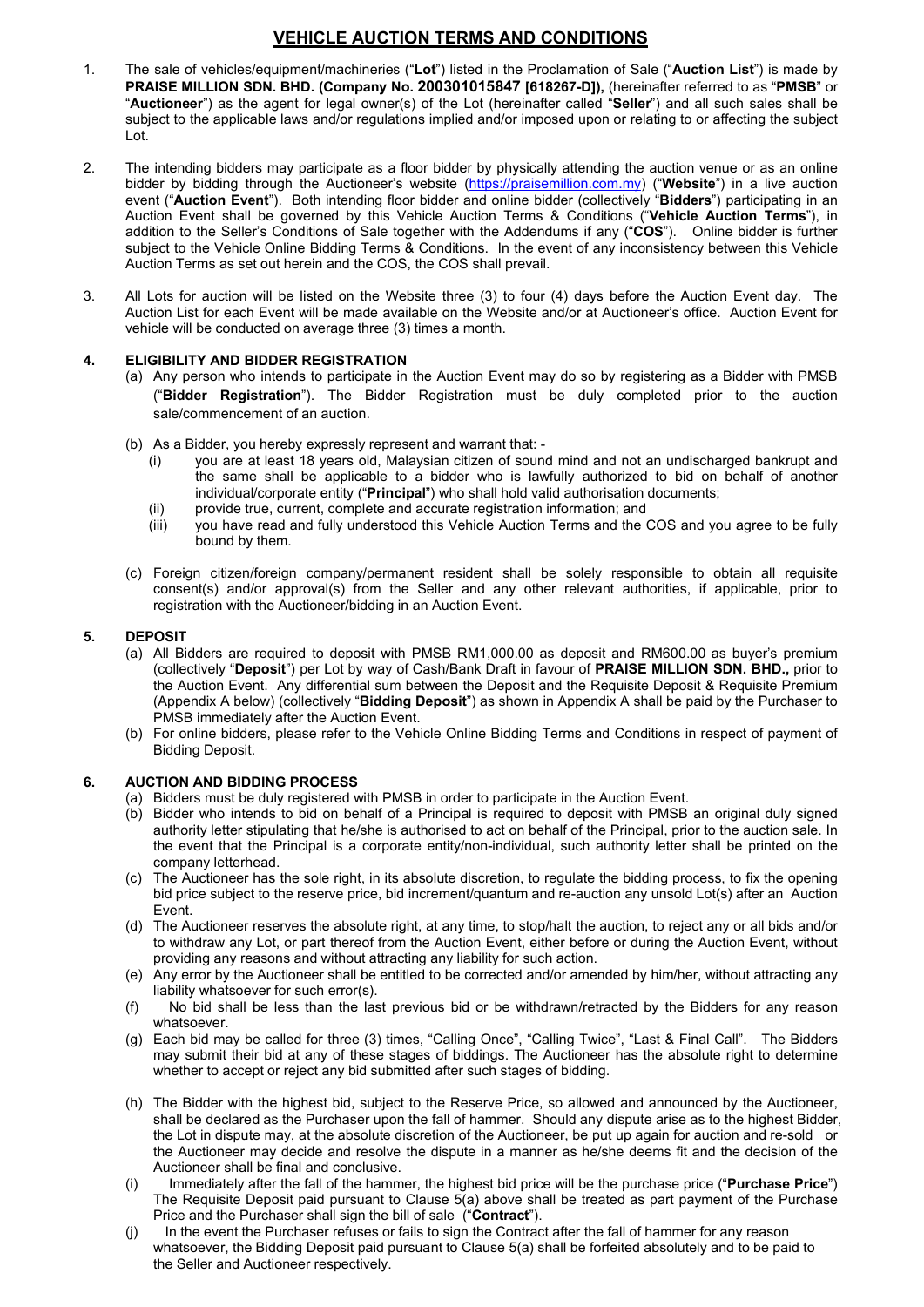- (k) PMSB shall be at liberty and at its absolute discretion to postpone, call-off or adjourn the Auction Event at any material time without having to provide any reasons or grounds whatsoever. PMSB and/or the Auctioneer(s PMSB shall be at liberty and at its absolute discretion to postpone, call-off or adjourn the Auction Event at any<br>material time without having to provide any reasons or grounds whatsoever. PMSB and/or the Auctioneer(s)<br>and PMSB shall be at liberty and at its absolute discretion to postpone, call-off or adjourn the Auction Event at any<br>material time without having to provide any reasons or grounds whatsoever. PMSB and/or the Auctioneer(s)<br>and PMSB shall be at liberty and at its absolute discretion to postpone, call-off or adjourn the Auction Event at any<br>material time without having to provide any reasons or grounds whatsoever. PMSB and/or the Auctioneer(s)<br>and PMSB shall be at liberty and at its absolute discretion to postpone, call-off or adjourn the Auction Event at any<br>material time without having to provide any reasons or grounds whatsoever. PMSB and/or the Auctioneer(s)<br>and PMSB shall be at liberty and at its absolute discretion to postpone, call-off or adjourn the Auction Event at any<br>material time without having to provide any reasons or grounds whatsoever. PMSB and/or the Auctioneer(s)<br>and (k) PMSB shall be at liberty and at its absolute discretion to postpone, call-off or adjourn the Auction Event at any<br>material time without having to provide any reasons or grounds whatsorver. PMSB and/or the Auctioneer(s PMSB shall be at liberty and at its absolute discretion to postpone, call-off or adjourn the Auction Event at any<br>material time without having to provide any reasons or grounds whatsolever. PMSB and/or the Auctioneer(s)<br>an PMSB shall be at liberty and at its absolute discretion to postpone, call-off or adjourn the Auction Event at any<br>material time without having to provide any reasons or grounds whatsoever. PMSB and/or the Auctioneer(s)<br>and (k) PMSB shall be at liberty and at its absolute discretion to postpone, call-off or adjourn the Aumaterial time without having to provide any reasons or grounds whatsoever. PMSB and/or and/or their respective director(s) PMSB shall be at liberty and at its absolute discretion to postpone, call-off or adjourn the Auction Event at any<br>material time without having to provide any reasons or grounds whatsoever. PMSB and/or the Auctioneer(s)<br>and (k) PMSB shall be at liberty and at its absolute discretion to postpone, call-off or adjourn the Auction Event at any<br>material time without having to provide any reasons or grounds whatsoever. PMSB and/or the Auctioneer(s (k) PMSB shall be at liberty and at its absolute discretion to postpone, call-off or adjourn the Auction Event at any<br>material time without having to provide any reasons or grounds whatsoever. PMSB and/or the Auctioneer(s (k) PMSB shall be at liberty and at its absolute discretion to postpone, call-off or adjourn the material time without having to provide any reasons or grounds whatsoever. PMSB and and/or their respective director(s), emp (a) PMSB shall be at liberty and at its absolute discretion to postpone, call-off or adjourn the Auction Event at any<br>material time without having to provide any reasons or grounds whatsoever. PMSB and/or the Auctioneer(s) B shall be at liberty and at its absolute discretion to postpone, call-off or adjourn the Auction Event at any<br>siral time without having to provide any reasons or grounds whatsoever. PMSB and/or the Auctioneer(s)<br>or their **EB** shall be at liberty and at its absolute discretion to postpone, call-off or adjourn the Auction Event at any<br>siral time without having to provide any reasons or grounds whatsoever. PMSB and/or the Auctioneer(s)<br>or the
	-

- 
- (b) PMSB shall be at liberty and at its absolute discretion to postpone, call-off or adjourn the Auction Event at any<br>material time without having to provide any reasons or grounds whatsoever. PMSB and/or the Auctioneer(s) **is b** shall be at liberty and at its absolute discretion to postpone, call-off or adjourn the Auction Event at any<br>shall time without having to provide any reasons or grounds whatsoever. PMSB and/or the Auctioneer(s)<br>or t iB shall be at liberty and at its absolute discretion to postpone, call-off or adjourn the Auction Event at any<br>strait time without having to provide any reasons or grounds whatsoever. PMSB and/or the Auctioneer(s)<br>or thei iB shall be at liberty and at its absolute discretion to postpone, call-off or adjourn the Auction Event at any shall time without having to provide any reasons or grounds whatsoever. PMSB and/or the Auctioneer(s) on their iB shall be at liberty and at its absolute discretion to postpone, call-off or adjourn the Auction Event at any<br>shall time without having to provide any reasons or grounds whatsoever. PMSB and/or the Auctioneer(s)<br>or their is shall be at liberty and at its absolute discretion to postpone, call-off or adjourn the Auction Event at any<br>sind time without hawing to provide any reasons or grounds whatsoever. PMSB and/or the Auctioneer(s)<br>or their is shall be at littlenty and at its absolute discretion to postpone, call-off or adjoint the Auction Event at any<br>is shall the without having to provide any reasons or grounds whatsoever. PMSB and/or the Auctioneer(s)<br>mist and time without having to provide any reasons or grounds whatsoever. PMSB and/or the Auctioneer(s) and the Auctioneer or or the lighted for any Biddet or Purchaser for any loss, damage, cost and expenses suffered or metal or their respective director(s), employee(s), servant(s), representative(s) and/or agent(s) stall under no the<br>papartements of the Bidder and/or the Purchaser for any loss, damage, cost and expenses suffered or<br>pronement, circumstances be held liable to any Bidder or Purchaser for any locs, damage, cost and expenses suffered or the Theorem is the Theorem in the Theorem is the main-of the range content caling-off or adjournment for any reaso red by the Bidder and/or the Purchaser arising out or in connection with or in respect of such<br>ponement, calling-off or adjournment for any reason whatsoever.<br>
e selle of the Lolt(s) in the Auction Eventis subject to Secti purchaser for and ending of the action in the purchase of the Device of the Hire Purchase Acts 1967 (Act<br>
212) (if applicable) and that the right to bid on behalf of the Hire under a Hire Purchase Agreement is reserved<br>
wh e sale of the Lot(s) in the Author Exeribation Exeribation (54(a) of the Hire Purchase Acts 967 (Act<br>
of trapplicable) and that the right to bid on behalf of the Hirer under a Hire Purchase Agreement is reserved<br>
eely the (if applicable) and that the right to bid on behalf of the Hire under a Hire Purchase Agreement is reserved<br>
WeER ANNOUNCEMENTS<br>
WEER ANNOUNCEMENTS<br>
WEER ANNOUNCEMENTS<br>
WEER ANNOUNCEMENTS<br>
MEER ANNOUNCEMENTS<br>
MEER ANNOUNCE reby the Hirer or any person acting on his/her behalf may bid at the Auction Event.<br>NEER AINNOLINGEMENTS<br>CONDENCINGENTS (and or the Event Details page or otherwise)) on the day of the Auction Event shall take<br>propertant No **NEER ANNOUNCEMENTS**<br>morement(s) and/or notice(s), made by the Auctioneer [(whether in written form, posted on the Website<br>moprotant Notices of the Event Details page or otherwise)) on the day of the Auction Event shall ta Announcementity) and/or notice(s) mate by the Auctioneer (whether in witter form, posted on the Website<br>
recedence over all prior witten or oral announcement(s) and/or notice(s). Vehicle Auction Terms and COS.<br>
(a) The Lot mportant Motics of the Event Details page or otherwisel) on the day of the Auction Event shall take<br>nice over all prior withten or oral announcement(s) and/or notice(s), Vehicle Auction List, auction documents<br>The Lot is s ice over all prior written or oral announcement(s) and/or notice(s), Vehicle Auction Terms and COS.<br> **WARRANYIDISCLAIMER**<br>
The Lot is sold **"as Is where is"** basis. Statements made by PMSB in the Auction List, auction docu **PLIED WARRANT/DISCLAIMER**<br>
(a) The Lot is solven is the statute of the statute of the statute of the statute of the statute of the statute of the statute of the statute of the statute of the statute of the statute of the WARRANT)DISCLAIMER<br>
WARRANTISCLAIMER<br>
The Lot is sold <sup>2</sup>as is where is" basis. Statements made by PMSB in the Auction List, auction documents<br>
or made orally from the rostum or in wirling eleswhere regarding the Lot are m The Lot is sold "as is when or is "basis. Statements made by PMSB in the Auction List, auction documents and for the Sale of Goods Act are available and shall not interded to be relied upon as definite statements.<br>The Purc fact that are available and shall not intended to be relied upon as definite statements. The Purchaser acknowledges that all Lots are available for inspection prior to the Auction Event<br>is believed and shall be taken to be (b) The Purchaser acknowledges that all closs are available for inspection prior to the Auction Event. The Let the conducts of the elects of the total increase that and conducts of the Lots and no error, mis-statement and is believed and shall be taken to be correctly described and the Purchaser shall o deemed to have full considerer shall accept the Lust and ny compensation be allowed in respect thereof. All Purchasers shall accept the Lus knowledge of the state. The contract for the lots and to reform in statement and/or mis-description<br>shall accept the Lots with any fault they may have and the Lots are at the Purchasers' sole risk and<br>responsibility upon t
	-
- any. responsibility upon the fall of harmner, upon which PMSB and/or the Auctioneer(s) and<br>or director(s), employee(s), servant(s), representative(s) and/or agent(s) shall be free from<br>or of safeguarding the Lot(s) and shall no
	-
	-

direction(s), employee(s), servantis, empesentative(s)) and/or angent(s) should be free form all responds to the purchase of the Lot(s) for any present whisteles of the Lot(s) for any present of the purchase of the Lot (s) or sale growther ball including the Lotter is important the big that is the forecast or any loss or damage caused to the Purchaser (c) (if<br>ne Purchaser shall acknowledge and admit the identity of the Lot purchase by him/he (c) The Purchase of the Lotistic formula and results of the total of the event there is any taxe of the Control List and or any the results of the Relation of the Section of the Section distance is the event to the contro (c) The Purchaser is identity and addition to the identity of the Lui purchased by him/her with the compressed in the Auction List and or any other and or perchase Price. The particles is to see mend to have made independ (d) The Putchaser is decreased the beat and the Seller and or the Seller and the Seller and the Seller and the Delta against the Letwith all relations of the Lot with all relations of the Lot with sall relations of the Del (d) The Purchaser is idented to have made independent checking and verification in relation to the method to the accuracy of the particulars of the Lot is made by PMSB and/or is directory.<br>
whatsoever in relation to the ac particulars of the Lot with all relevant authorities to hisher own satisfaction and no representation<br>employee(s), employee(s), employee(s), and/or agent(s) and/or agent(s) and/or agent(s) decorations are proposed in the e whatsover in relation to the accuracy of the particulars of the Lot is made by PMSB and/or its director(s), employeels), espectable is non-complished in the accuracy of the particular of any application in the Seler and PM employee(s), servant(s), representative(s) and/or agent(s) disclaim all liability(ies) for any property.)<br>
(e) The Seller and PMSB do not in any way, warrant of any kind, express and/or implies<br>
(e) The Seller and PMSB do (e) The Seller and PMSB as not in any way warrant of any icostal mand and the state and point in the state and resultations.<br>
Lot being in complisionce with the requirement of any Occupational Safety and Health Acts and Re Lot being in compliance with the requirement of any Docupational Safety and Health Acts and Regulation<br>
(f) All implied terms and warranties, warranties on merchantablity, roadworthiness, registrability, free form<br>
encumbr end of the methematics, nues and frequency and report of the lot, are hereby excluded. All implied terms on the period of a particulate purpose of the Lot, are hereby excluded. All implied terms on the final of the period (f) All implied terms and warranties, warranties on merchantability, roadworthiness, registrability, free form<br>or encombances and filtness for a particular purpose of the Lot, are hereby excluded. All implied warranties<br>un encumbrances and filtness for a particular purpose of the Lot, are hereby excluded. All implied warranties<br>
PMSB AS AGENT OF SELLER<br>
The Bidders hereby acknowledge and accept that PMSB conducts the Auction Event as an agen under the Sale of Goods Act 1957 (Act 382) are also specifically and expressive excluded.<br> **PMS BS AGENT OF SELLER**<br>
The Bidders hereby acknowledge and accept that PMSB conducts the Auction Event as an agent, on<br>
The Bidde **PMSB AS AGENT OF SELLER**<br>The Bidders hereby acknowledge and accept that PMSB conducts the Auction Event as an agent, on<br>the bidders hereby acknowledge and accepts of fluid by thatsoever in respect of and/or arising out of **PMSB A AGENT OF SELLER**<br>
The Bidders hereby acknowledge and accept that PMSB conducts the Auction Event as an agent, on<br>
behalf of the Seller and accepts no liability whatsolver in respect of andoro raising out of the con The Biolders hereby acknowledge and accept that PMSB conducts the Auction Event as an agent, on<br>The Biolders free the extended extended extended and the Purchase Chandre and the probability when the Auction Event The contr Auction Event. The contract for the sale of the Lot is therefore made between the Seller and the Purchaser.<br>
The Purchaser is lable to any present or future, direct or indirect, Malaysian tax, levy, Impost, duty, charge, f APPLICABLE TAX<br>The Purchaser is liable to any present or future, direct or indirect, Malaysian tax, levy, Impost, duty, charge, fee,<br>devotion or withholding of any nature, that is imposed by any government authority, inclu **PLICABLE TAX**<br>
Purchaser is liable to any present or future, direct or indirect, Malaysian tax, levy, Impost, duty, charge, fee,<br>
Purchaser is liable to any metalled. In the event there is any tax payable the Purchase Pic **•• LCABLE TAX** is a pay or Peach any present or future, direct or indirect, Malaysian tax, levy, Impost, duty, charge, fee, uction or withholding of any nature, that is imposed by any government authority. Including, with Purchaser is liable to any present or future, direct or indirect, Malaysian tax, levy, Impost, duty, charge, fee,<br>uction or withholding of any nature, that is imposed by any government authority, including, without limitat

uction or withholding of any nature, that is imposed by any government authority, including, without limitation, outor of tax in addition or the Purchase Price. The Purchaser therethy agrees to and shall internative the an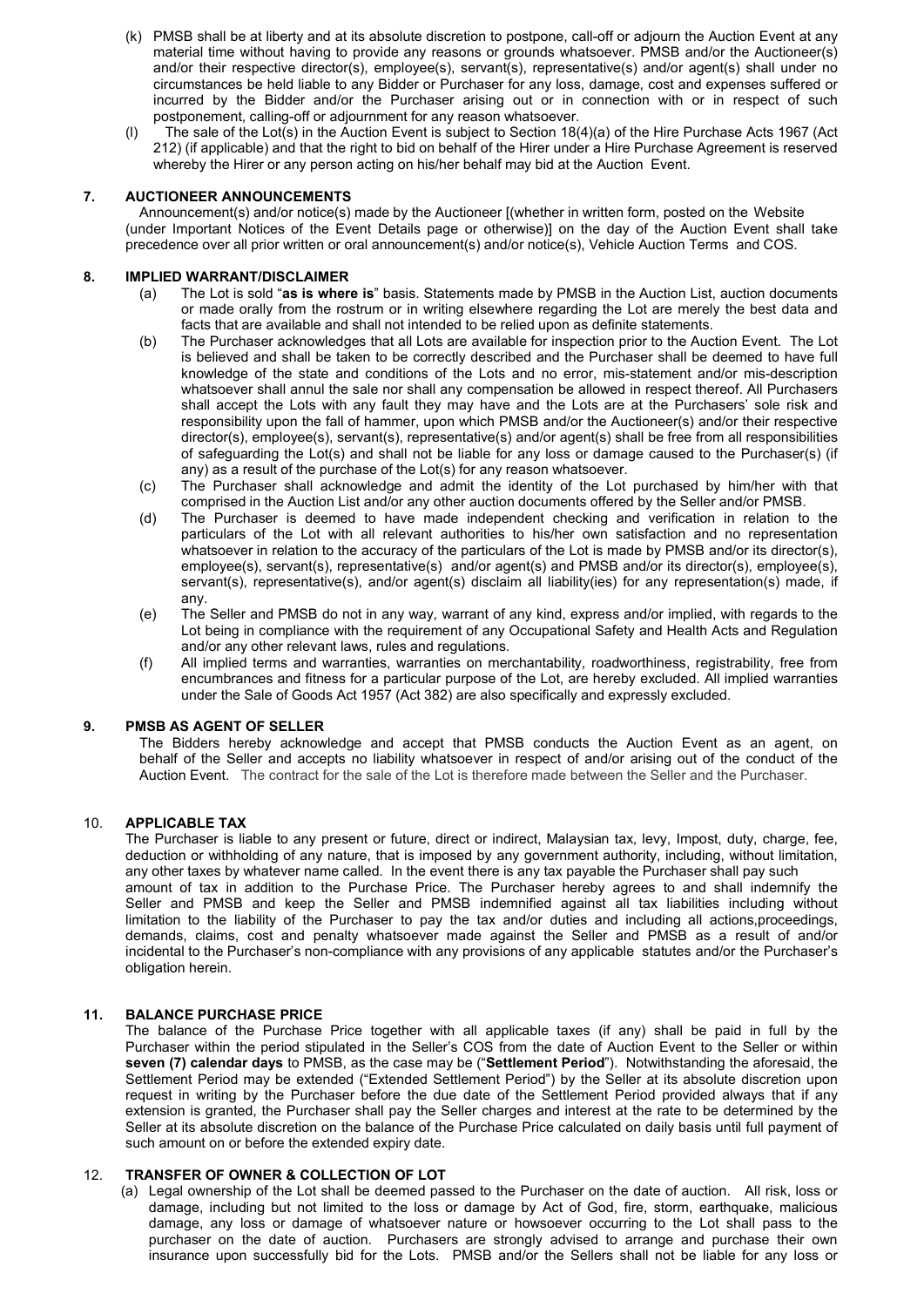- damage howsoever caused to the Lots notwithstanding that such Lots remain in the custody of PMSB and/or<br>Seller for any reason whatsoever.<br>PMSB shall be entitled to charge the Purchaser for storage charges of RM30.00 per Lo damage howsoever caused to the Lots notwithstanding that such Lots remain in the custody of PMSE<br>Seller for any reason whatsoever.<br>PMSB shall be entitled to charge the Purchaser for storage charges of RM30.00 per Lot each damage howsoever caused to the Lots notwithstanding that such Lots remain in the custody of PMSB and/or<br>
Seller for any reason whatsoever.<br>
(b) PMSB shall be entitled to charge the Purchaser for storage charges of RM30.00 damage howsoever caused to the Lots notwithstanding that such Lots remain in the custody of PMSB and/or<br>Seller for any reason whatsoever.<br>PMSB shall be entitled to charge the Purchaser for storage charges of RM30.00 per Lo damage howsoever caused to the Lots notwithstanding that such Lots remain in the custody of PMSB and/or<br>Seller for any reason whatsoever.<br>
PMSB shall be entitled to charge the Purchaser for storage charges of RM30.00 per L damage howsoever caused to the Lots notwithstanding that such Lots remain in the custody<br>Seller for any reason whatsoever.<br>
PMSB shall be entitled to charge the Purchaser for storage charges of RM30.00 per Lot ead<br>
not col damage howsoever caused to the Lots notwithstanding that such Lots remain in the custody of PMSB and/or<br>Seller for any reason whatsoever.<br>(b) PMSB shall be entitled to charge the Purchaser for storage charges of RM30.00 pe damage howsoever caused to the Lots notwithstanding that such Lots remain in the custody of PMSB and/or<br>Seller for any reason whatsoever.<br>PMSB shall be entitled to charge the Purchaser for storage charges of RM30.00 per Lo damage howsoever caused to the Lots notwithstanding that such Lots remain in the custody of PMSB and/or Seller for any reason whatsoever.<br>
PMSB shall be entitled to charge the Purchaser for storage charges of RM30.00 per L damage howsoever caused to the Lots notwithstanding that such Lots remain in the custody of PMSB and/or<br>Seller for any reason whatsoever.<br>
PMSB shall be entitled to charge the Purchaser for storage charges of RM30.00 per L mage howsoever caused to the Lots notwithstanding that such Lots remain in the custody of PMSB and/or<br>er for any reason whatsoever.<br>SIS shall be entitled to charge the Purchaser for storage charges of RM30.00 per Lot each is howsoever caused to the Lots notwithstanding that such Lots remain in the custody of PMSB and/or<br>or any reason whatsoever.<br>Since the Purchaser for storage charges of RM30.00 per Lot each day if the Lot is<br>sected from PM
- -

nage howsoever caused to the Lots notwithstanding that such Lots remain in the custody of PMSB and/or<br>er for any reason whatsoever.<br>MSB shall be entitled to charge the Purchaser for storage charges of RM30.00 per Lot each nage howsoever caused to the Lots notwithstanding that such Lots remain in the custody of PMSB and/or<br>er for any reason whatsoever.<br>So shall be entitled to charge the Purchaser for storage charges of RM30.00 per Lot each d ange howsoever caused to the Lots notwithstanding that such Lots remain in the custody of PMSB and/or<br>er for any reason whatsoever.<br>SSB shall be entitled to charge the Purchaser for storage charges of RM30.00 per Lot each nage howsoever caused to the Lots notwithstanding that such Lots remain in the custody of PMSB and/or<br>er for any reason whatsoever.<br>Shall be entitled to charge the Purchaser for storage charges of RM30.00 per Lot each day

- nage howsoever caused to the Lots notwithstanding that such Lots remain in the custody of PMSB and/or<br>ref for any reason whatsoever.<br>The BSS shange the Purchaser for storage charges of RM30.00 per Lot each day if the Lot i damage howsever caused to the Lots notwithstanding that such Lots remain in the custody of PMSB and/or<br>
Select for any reason whistsoever. the Purchaser for storage charges of RM30.00 per Lot each day if the Lot is<br>
(b) P dramage howsoever caused to the Lots notwithstanding that such Lots remain in the custody of PMSB and/or<br>Seller for any reason whatsoever.<br>
PMSB's and/or storage the Purchaser for storage charges of RM30.00 per Lot each da damage howsoever caused to the Lots norwithstanding that such Lots remain in the custody of PMSB and/or<br>Seller for any reason whatsoever.<br>
PMISB short collected form PMSB is storage facility within the Sellement Pendo as s damage howsever caused to the Lots notwithstanding that such Lots remain in the custody of PMSB and/or FMSB shall be entitled to charge the Purchaser for storage charges of RM30.00 per Lot each day if the Lot is not collec damage howsever caused to the Lots notwithstanding that such Lots remain in the custody of PMSB and/or<br>
Peller for any reason whatsoever.<br>
Poller and conducted be entirely do that the Purchaser for storage charges of RM30. Seller for any teason whistosever.<br>
FIMSB shall be entitled to charge the Purchaser for storage charges of RM30.00 per Lot each day if the Lot is<br>not collected from PMSB's storage facility within the Settlement Period as s not collected from PMSB's abrorel and in Describtent Period as sliptaid in Clause 11 above. For<br>estiment Period, in the event the Lot is not collected by the<br>Seltement Period, in the event the Lot is not collected by the<br>P
- available in the Purchase intered in the Sellement Period in the search to the Bevent the Purchaser shall for the Devil-<br>The Purchaser shall collect the Lot within the Sellement Period in the event the Lot is a not collect Stampar Hendel is the Lot internet Period, in the event In Collected by the Drawin Constant Hendel including plane and PAMSB anothinal plane have the promotion of the most and the promotion of the promotion of the promotio Purchaser from PMSBS possession/dinapage upon expiry of the Settement Period. the Purchaser agrees to proper transfer fraudulently of the Settement Period. the Purchaser agrees to exceed the attestation of the attestance o grant PMSB a continuing lien in the Lot now or in the fulure thereof to secure the payment and performance of<br>colume technique in the standary obligation and liability of the Purchaser. The Purchaser further agrees that PM each and every obligation and liability of the Purchaeser The Purchaeser further agrees that PMSS shall have:<br>
(i) all the right to dispose the Lot in any manner as PMSB deems fit, in its absolve disserted of the said Lot, (i) all the rights of a pawnee under the Malaysian Contracts Act 1950 in respect of the said Lot, all the rights of a pawnee under the Malaysian Contracts Act 1950 in respect of the said Lot, (ii) the right to dispose the (ii) the right to dispose the Lot in any manner as PMSB deems fit, in its absolute discretion,<br>without attracting any liability whatsoever on the part of PMSB and/or its director(s), employee(s), servant(s),<br>representativ (ii) the right to dispose the Lot in any manner as PMSB deems fit, in its absolute discretion,<br>without all tracting any liability whatsover on the part of PMSB and/or is director(s), employee(s), servant(s),<br>representativ without attracting any liability whatsoever on the part of PMSB and/or its director(s), employee(s), servant(s), and<br>all but used to as dot agent(s) and/or the Seller. The procoeds of the re-auction and disposal (if any)<br>s whomen under the particular and the particular and the Particular and disposal (spendaltively), and/or agent(s) and/or the Seller. The proceeds of the re-auction and disposal (shall be used to set off against any accrued s shall be used to set off against any accrued strage charges owing to<br>
shall be used to set off against any accrued strage charges owing to<br>
(d) The Purchaser, upon settling the payment of the balance of the purchase prior<br> expenses incurred or ancillary to the re-auction arising from the Purchaser's default.<br>The Purchaser, upon settling the payment of the balance of the purchase price together with all applicable tax<br>
(if any) in full and wi Purchaser, upon sellting the payment of the balance of the purchase price together with all applicable tax<br>
in full and with accound interset theoreon (if any), shall at his own cost and expenses take possession of<br>
the wi urchaser, upon sellting the payment of the balance of the purhase price together with all applicable taxel<br>uniful and with accrued interest thereon (if any), shall at his own cost and expenses take possession of<br>without ob full and with accrued interest therenon (if any), shall at his own cost and expenses take possession of<br>the dubt and with correlate the reducted in the USB and/or the interiver respective directors), employee(s), emevativ obligation on the part of PMSB and/or their respective director(s), employee(s), servant(s), and/or agent of a Seller. Any impercion (if required by any appropriate authorities) and expends and expenses at the Seller's pan or and a moder and the Purchase Price paid by the Purchase or shown and or and both and dot agent(s) and/or the Seller. Any inspection (if required by any appropriate authorities) ee conducted at the Purchaser soles cand e a annul and particle and the Durchase Finding and Appelvia and the Seleir's particle by any supportione and the relevant and the lot, falling which, any refund claims would not be entertained.<br>These possession of the Lot, share to content Purconaser sole costs and expenses at the seller's parent store is property and the particular above is a the seller to the Purchaser the duly secured transfer cannot as per Clause 12(c). The Seller shall kes possession of the Lot, tailing which, any retund claims would not be entertained.<br>
and the altric shall defiver to the Purchaser the duly executed transfer<br>
arialable), and the Purchaser shall of thwith effect the tran ent as per Clause 12(c), The Seller shall deliver to the Purchaser the duly execute<br>valiable), and the Purchaser shall forthwith effect the transfer of ownership ("Transfe<br>cost and expense (including but not limited to tra Upon tuli payment as per Ualise 12(c). The Seller snall devive to the Purchase the duy executed transfer of the payments (f available), and the Purchaser shall forthwith effect the transfer of ownership ("Transfer") at the (if waliable), and the Purchaser shall forthwith effect the transfer of comership ("Transfer") at the spoces we so to concel with the fect the transfer (singlet transfer (singlet transfer some order of the Purchaser. Shoul r cost and expense (including but not limited to transfer fees, atampt duty, taxes and registration<br>of of the Purchaser. Should the Purchaser frauduently obtain attestiation on the Transfer<br>oceed with the voluntary transfe of the Purchaser. Should the Purchaser fraudulently obtain a ttestation on the Transfer<br>occeed with the voluntary transfer (single transfer), the Seller and/or PMSB shall not in any way<br>the Transfer is denied subsequently
	- is to proceed with the voluntary transfer (single transfer), the Seller and/or PMSB shall not in any way<br>helse if the Transfer is denied subsequently without brejudice to any claim the Seller and/or the<br>may have against su the Transfer is denied subsequently without prejudice to any claim the Seller and/or the<br>the Transfer is denied subsequently without prejudice to any claim the Seller and/or the<br>anve against such Purchaser at law or in equ (v) The move of the Collect of the Collect and the original and same and procedure in the Collect informal conditions, the Seller and the previous hirer of the Lot ("Hirer") from all claims, losses and proceedings for all

- -
	-

- 
- 
- 
- may early expension Furchaser at law or in equity.<br>
Shall indemmity PMSB, the Seller and the previous hirer of the Lot ("Hirer") from all claims,<br>
shall proceedings for all summonses, fines and penalties payable to the rel shall indemnify PMSB, the Seller and the previous hirer of the Lot ("Hirer") from all claims, and proceedings for all summonses, fines and penalties payable to the relevant authorities, and incrosedings for all summonses, The Purchaser shall strictly the Structure is the player of the Device in the Device Channel Channel Scheme Channel Channel Channel Channel Channel Scheme Scheme Scheme Scheme Scheme Scheme Scheme Scheme Scheme Scheme Sche by the Lots can provide the Purchase Price and persuase wave to use tenevant and Puspakon<br>
Any request for refund of the Purchase Price paid by the Purchaser shall be in writing and be<br>
hd. (collectively "Authorities").<br>
A refunded to the Purchaser bits elected to the Purchaser shall have no further and the Ruchaser falls to the limit and the Purchase Price paid by the Purchaser shall be in writing and be have no further experiments. The Sel Ind. (collectively xuationius ).<br>
Any request for refund of the Purchase Price paid by the Purchase shall be in writing and be Seller / PMSB and shall fourteen (14) days from the date of receipt of transfer cocurrents from Any request for refund of the Purchase Price paid by the Purchaser shall be in writing and be made to the Seller (Mind and the faste of receipt of turnsfer conserver and the made of receipt of turnsfered or inclusions of t The particular of the Chinamic Chinese that the proposition of the Seller within fourteen (14) days from the date of receipt Seler Within fourteen (14) days from the date of receiption (ii) If the Lot's avenuation by the a If  $\frac{1}{2}$  and FD and shall can't purchase the following criterisation of the following complete the following complete the following the electron of details to complete the state of the state of the research in the tra Fig. 2011 The Lot is even the feature of the content part part part is the payment of summations (for a model to the payment of summations and non-transfered in the lot of the content of summations and non-<br>transference in <sup>17</sup> investigation by the relavant authorities. For avoidate of doubl, nor-<br>
transforability of ownership transfor due on on-payment of summonses fines or penalties<br>
(ii) The transfor authorities shall not be eithed of or maritetability of ownership transfer due to mon-payment of summonses, fines or penalties<br>
(ii) the transfer cannot ubreathed to the chelled for any refund); or<br>
(iii) The transfer cannot ube deficed due to reasons attribut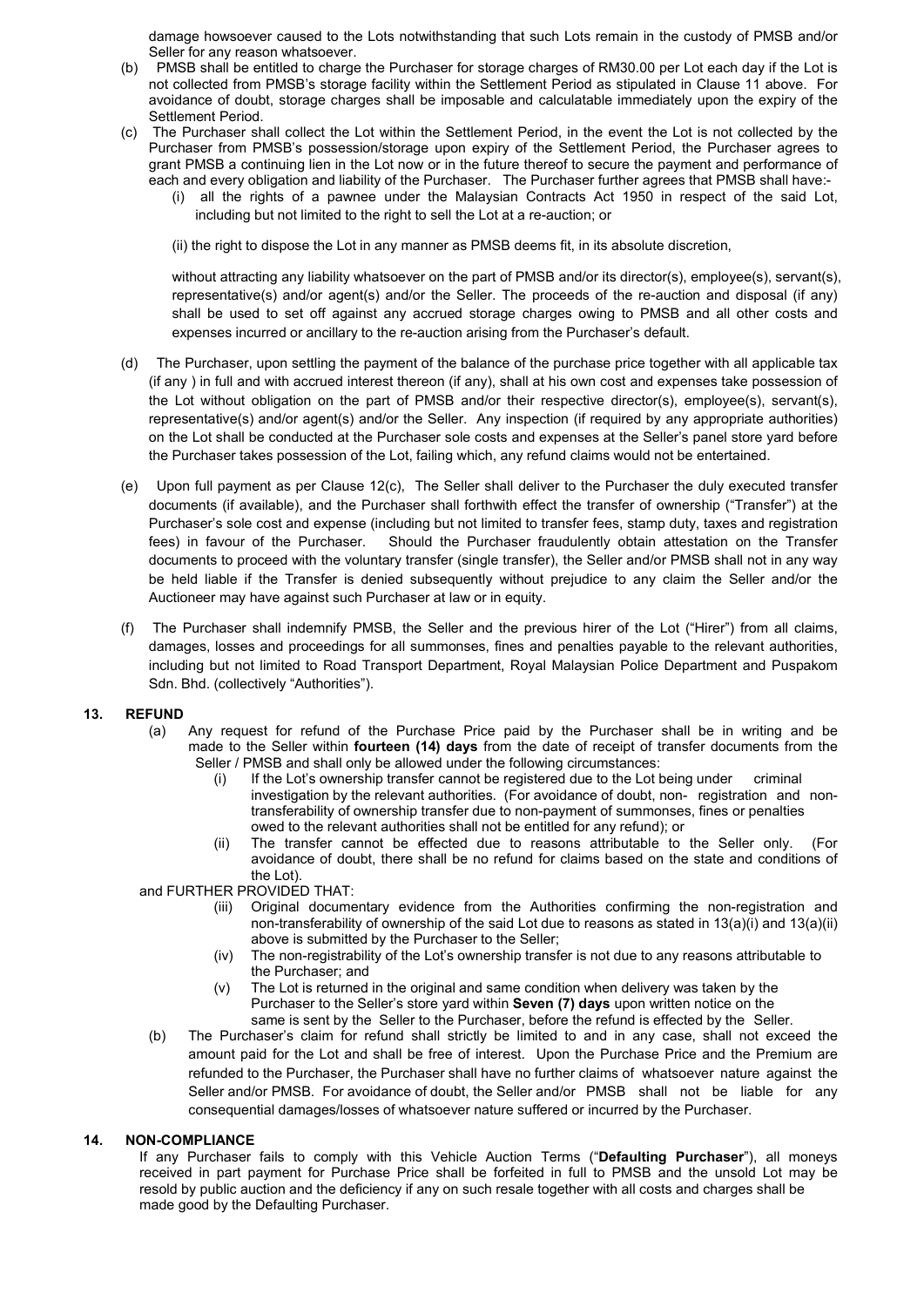15. CONDITIONS OF ENTRY<br>
All Bidders and/or Purchasers enter PMSB premises entirely at their own risk. PMSB reserves the<br>
exercisable at its absolute discretion to refuse admission or attendance of any person(s) to PMSB<br>
b **ONDITIONS OF ENTRY**<br>All Bidders and/or Purchasers enter PMSB premises entirely at their own risk. PMSB reserves the right,<br>exercisable at its absolute discretion to refuse admission or attendance of any person(s) to PMSB **ONDITIONS OF ENTRY**<br>All Bidders and/or Purchasers enter PMSB premises entirely at their own risk. PMSB reserves the right,<br>exercisable at its absolute discretion to refuse admission or attendance of any person(s) to PMSB **DIMITIONS OF ENTRY**<br>All Bidders and/or Purchasers enter PMSB premises entirely at their own risk. PMSB reserves the right,<br>exercisable at its absolute discretion to refuse admission or attendance of any person(s) to PMSB

**15. CONDITIONS OF ENTRY**<br>
All Bidders and/or Purchasers enter PMSB premises entirely at their own risk. PMSB reserves the right,<br>
exercisable at its absolute discretion to refuse admission or attendance of any person(s) t **ANDITIONS OF ENTRY**<br>All Bidders and/or Purchasers enter PMSB premises entirely at their own risk. PMSB reserves the right,<br>exercisable at its absolute discretion to refuse admission or attendance of any person(s) to PMSB **NAID EM CONDUM SOF ENTRY**<br>All Bidders and/or Purchasers enter PMSB premises entirely at their own risk. PMSB reserves the right,<br>exercisable at its absolute discretion to refuse admission or attendance of any person(s) to **CONDITIONS OF ENTRY**<br>All Bidders and/or Purchasers enter PMSB premises entirely at their own risk. PMSB reserves the right,<br>exercisable at its absolute discretion to refuse admission or attendance of any person(s) to PMSB **DINDITIONS OF ENTRY**<br>All Bidders and/or Purchasers enter PMSB premises entirely at their own risk. PMSB reserves the right,<br>exercisable at its absolute discretion to refuse admission or attendance of any person(s) to PMSB **NIDITIONS OF ENTRY**<br>All Bidders and/or Purchasers enter PMSB premises entirely at their own risk. PMSB reserves the right,<br>exercisable at its absolute discretion to refuse admission or attendance of any person(s) to PMSB **RIATION OF TERMS AND CONDITIONS**<br>
WASB hereby reserves the right to change and/or amend and/or add and/or delete any clause of this<br>
entical Auction Terms at any time without prior notice, and Bidders hereby agree to abid

# 17. GENERAL

a) Time

## b) Currency

**DINDITIONS OF ENTRY**<br>All Bidders and/or Purchasers enter PMSB premises entirely at their own risk. PMSB reserves the right,<br>exercisable at its absolute discretion to refuse admission or attendance of any person(s) to PMSB **CONDITIONS OF ENTRY**<br>
All Bidders and/or Purchasers enter PMSB premises entirely at their own risk. PMSB reserves<br>
exercisable at its absolute discretion to refuse admission or attendance of any person(s) to PM<br>
bidding a **DNDITIONS OF ENTRY**<br>All Bidders and/or Purchasers enter PMSB premises entirely at their own risk. PMSB reserves the right,<br>exercisable at its absolute discretion to relise admission or attendance of any person(s) to PMSB **NIDITIONS OF ENTRY**<br>All Bidders and/or Purchasers enter PMSB premises entirely at their own risk. PMSB reserves the right,<br>exercisable at its absolute discretion to refuse admission or attendance of any person(s) to PMSB **DNDITIONS OF ENTRY**<br>All Bidders and/or Purchasers enter PMSB premises entirely at their own risk. PMSB reserves the right,<br>exercisable at tis absolute discretion to refuse admission or attendance of any person(s) to PMSB **DINDITIONS OF ENTRY**<br>All Bidders and/or Purchasers enter PMSB premises entirely at their own risk. PMSB reserves the right,<br>All Bidders and/or Purchasers for any reason viriates admission or attendance of any person(s) to CONDITIONS OF ENTERY<br>
CONDITIONS OF ENTERN THE STONG OF CONDITIONS<br>
IS UNERGONDENT ON THE STONG CONDITIONS<br>
UNERGONDING THE STONG CONDITIONS<br>
UNERGONDING THE STONG CONDITIONS<br>
UNERGONDING OF TERMS AND CONDITIONS<br>
UNERGONDE idders and/or Purchasers enter PMSB premises entirely at their own risk. PMSB reserves the right,<br>cisable at its absolute discretion to retuse admission or attendance of any person(s) to PMSB premises or<br>ing at the auction such that is absolute discrelation or the part of its under and will not an extend in the part of the part of the part of the part of the part of the part of the part of the part of the part of the part of the part of the RIATION OF TERMS AND CONDITIONS<br>WAS hereby reserves the fight to change and/or amend and/or add and/or delete any clause of this<br>Member Auction Terms at any time without prior notice, and Bilders hereby agree to abide by t VARIATION OF TERMS AND CONDITIONS<br>
WEST PRESS PRESS TO CONDITIONS<br>
WEST PRESS PRESS TO THE SURVEY TO THE SURVEY TO THE VERICLE Verifield Auction Terms at any time without prior notice, and Bidders hereby agree the verifiel PMSB hereby reserves the right tis change and/or amend and/or dated and/or delay to the solet by the most<br>vehicle Auction Terms at any time without prior notice, and Bildders hereby agree to abide by the most<br>vehicle Aucti Vehicle Auction Terms at any time without prior notice, and Bidders hereby agree to abide by the most<br>recent/latest version of this Vehicle Auction Terms. Bidders are strongly advised to read and understand the<br>Vehicle Auc recent/lately tersion of this Vehicle Auction Terms. Bidders are strongly advised to read and understand the<br>Time, wherever mentioned herein, shall be deemed to be of essence in this terms and conditions<br>Time, wherever men **GENERAL**<br>
i Time, wherever mentioned herein, shall be deemed to be of essence in this terms<br>
iDime, wherever mentioned herein, shall be deemed to be of essence in this terms<br>
All prices listed, where applicable, are in Ma ENEAL<br>
ITIme, wherever mentioned herein, shall be deemed to be of essence in this terms and conditions<br>
Currency<br>
Currency<br>
All prices listed, where applicable, are in Malaysia Ringgit.<br>
Regulating Laws/Regulations<br>
Malays Time, wherever mentioned herein, shall be deemed to be of essence in this terms and conditions<br>Currency<br>All prices listed, where applicable, are in Malaysia Ringgit.<br>All prices listed, where applicable, are in Malaysia Rin